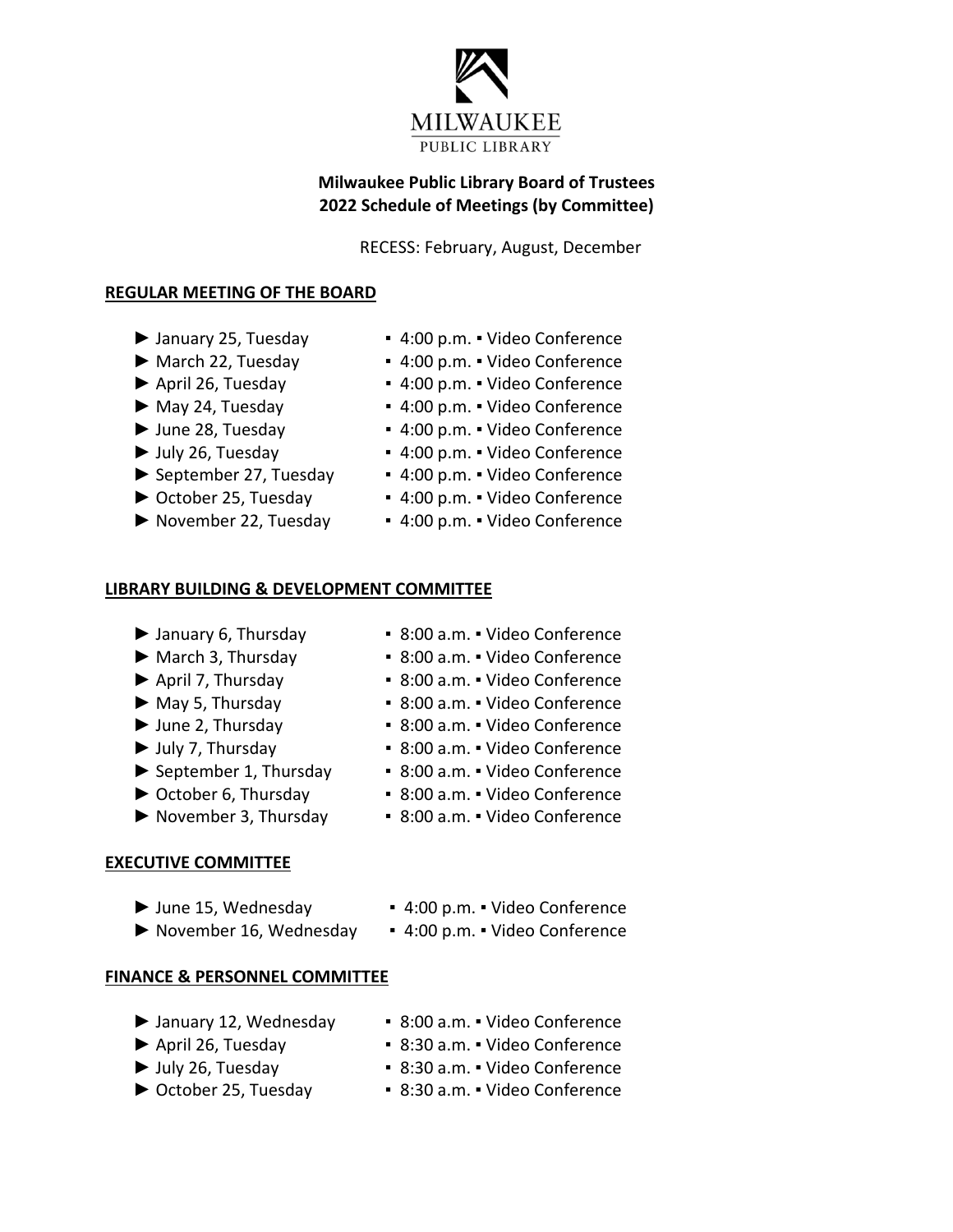

## **Milwaukee Public Library Board of Trustees 2022 Schedule of Meetings (by Committee)**

### **INNOVATION & STRATEGY COMMITTEE**

- 
- 
- 
- 
- ► January 4, Tuesday ▪ 9:00 a.m. Video Conference
- ► April 5, Tuesday ▪ 9:00 a.m. Video Conference
- ► June 7, Tuesday ▪ 9:00 a.m. Video Conference
- ► October 4, Tuesday 9:00 a.m. Video Conference

### **LIBRARY SERVICES & PROGRAMS COMMITTEE**

- -
- -
- ► March 9, Wednesday 4:00 p.m. Video Conference
- ► May 4, Wednesday ▪ 4:00 p.m. Video Conference
- ► July 20, Wednesday 4:00 p.m. Video Conference
- ► November 2, Wednesday 4:00 p.m. Video Conference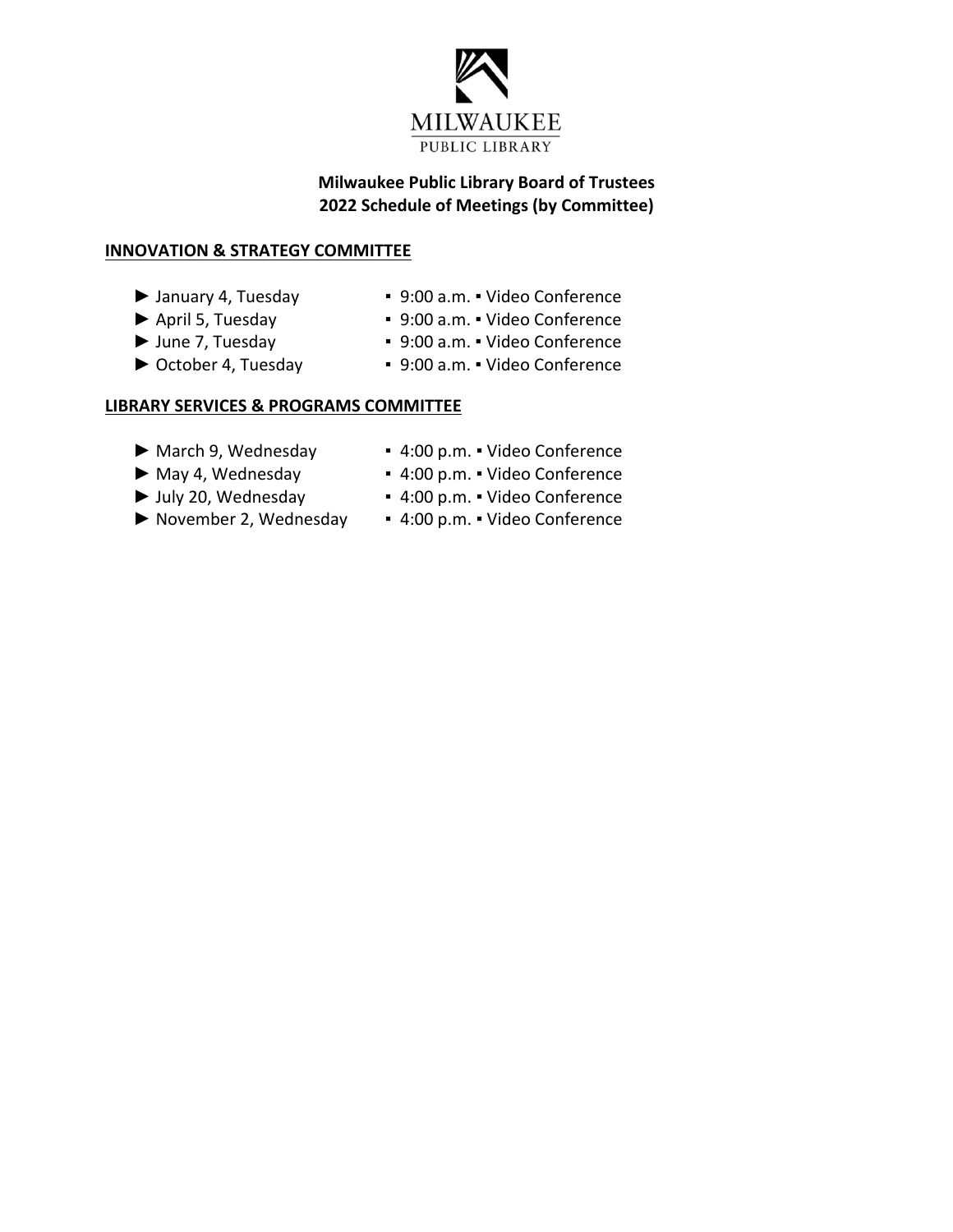

# **Milwaukee Public Library Board of Trustees 2022 Schedule of Meetings (by date)**

| <b>January 2021</b>        |                                                |           |                  |
|----------------------------|------------------------------------------------|-----------|------------------|
| January 4                  | Innovation & Strategy<br>Committee             | 9:00 a.m. | Video Conference |
| January 6                  | <b>Building &amp; Development</b><br>Committee | 8:00 a.m. | Video Conference |
| January 12                 | Finance & Personnel<br>Committee               | 8:00 a.m. | Video Conference |
| January 25                 | <b>Board Meeting</b>                           | 4:00 p.m. | Video Conference |
|                            |                                                |           |                  |
| <b>March 2021</b>          |                                                |           |                  |
| March 3                    | <b>Building &amp; Development</b><br>Committee | 8:00 a.m. | Video Conference |
| March 9                    | Library Services & Programs<br>Committee       | 4:00 p.m. | Video Conference |
| <b>March 22</b>            | <b>Board Meeting</b>                           | 4:00 p.m. | Video Conference |
| <b>April 2021</b>          |                                                |           |                  |
| <b>April 5</b>             | Innovation & Strategy<br>Committee             | 9:00 a.m. | Video Conference |
| <b>April 7</b>             | <b>Building &amp; Development</b><br>Committee | 8:00 a.m. | Video Conference |
| April 26                   | Finance & Personnel<br>Committee               | 8:30 a.m. | Video Conference |
| April 26                   | <b>Board Meeting</b>                           | 4:00 p.m. | Video Conference |
| <b>May 2021</b>            |                                                |           |                  |
| May 4                      | Library Services & Programs<br>Committee       | 4:00 p.m. | Video Conference |
| May 5                      | <b>Building &amp; Development</b><br>Committee | 8:00 a.m. | Video Conference |
| May 24                     | <b>Board Meeting</b>                           | 4:00 p.m. | Video Conference |
|                            |                                                |           |                  |
| <b>June 2021</b><br>June 2 | <b>Building &amp; Development</b>              | 8:00 a.m. | Video Conference |
|                            | Committee                                      |           |                  |
| June 7                     | Innovation & Strategy<br>Committee             | 9:00 a.m. | Video Conference |
| June 15                    | <b>Executive Committee</b>                     | 4:00 p.m. | Video Conference |
| June 28                    | <b>Board Meeting</b>                           | 4:00 p.m. | Video Conference |